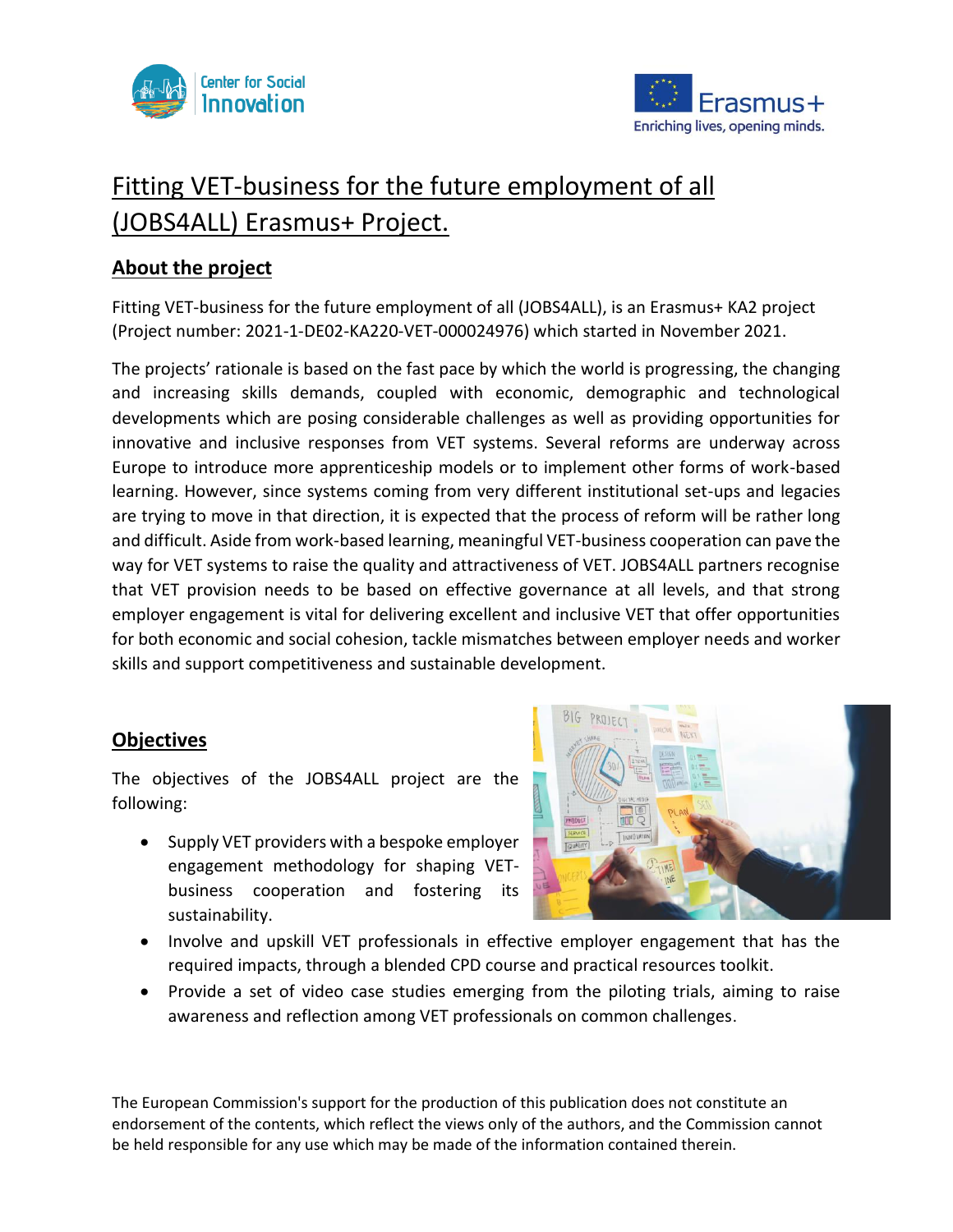



- Engage associated partners and key stakeholders in development, validation, dissemination and exploitation actions, through the local experts' groups, community of practice and multiplier events.
- Boost the excellence, attractiveness and inclusiveness of Vocational Education and Training (VET) and Work-Based Learning (WBL).

# **Target groups**

The main target groups of the project and those who can benefit from material and information disseminated during the project are:

- Educational and career guidance practitioners.
- Ministries of Education.
- VET learners and VET providers.
- VET associations and boards.
- Employers' associations.
- VET, WBL and/or employer engagement experts and/or researchers.

# **What is the desired impact of the project at the local, regional, national, European and/or international levels?**

JOBS4ALL project has the following aims:

- Improved engagement of employers in the process of designing and developing sectorrelevant VET programmes in cooperation with qualification awarding bodies, ministries of education, and other educational sector organisations in the partner countries.
- Improved understanding by all project partners, their LEGs and remaining stakeholders of the challenges to engaging VET and employers, and the possibilities for fostering improved cooperation and engagement.
- Make available a new high-quality VET-employer engagement programme which has been developed with effective employer and industry support and involvement.
- Increased satisfaction among employers engaged with VET providers regarding the skills which VET learners have upon programme completion.
- Reduced skills mismatches between VET providers and employers engaged in the project.
- Increased VET and WBL inclusive paths.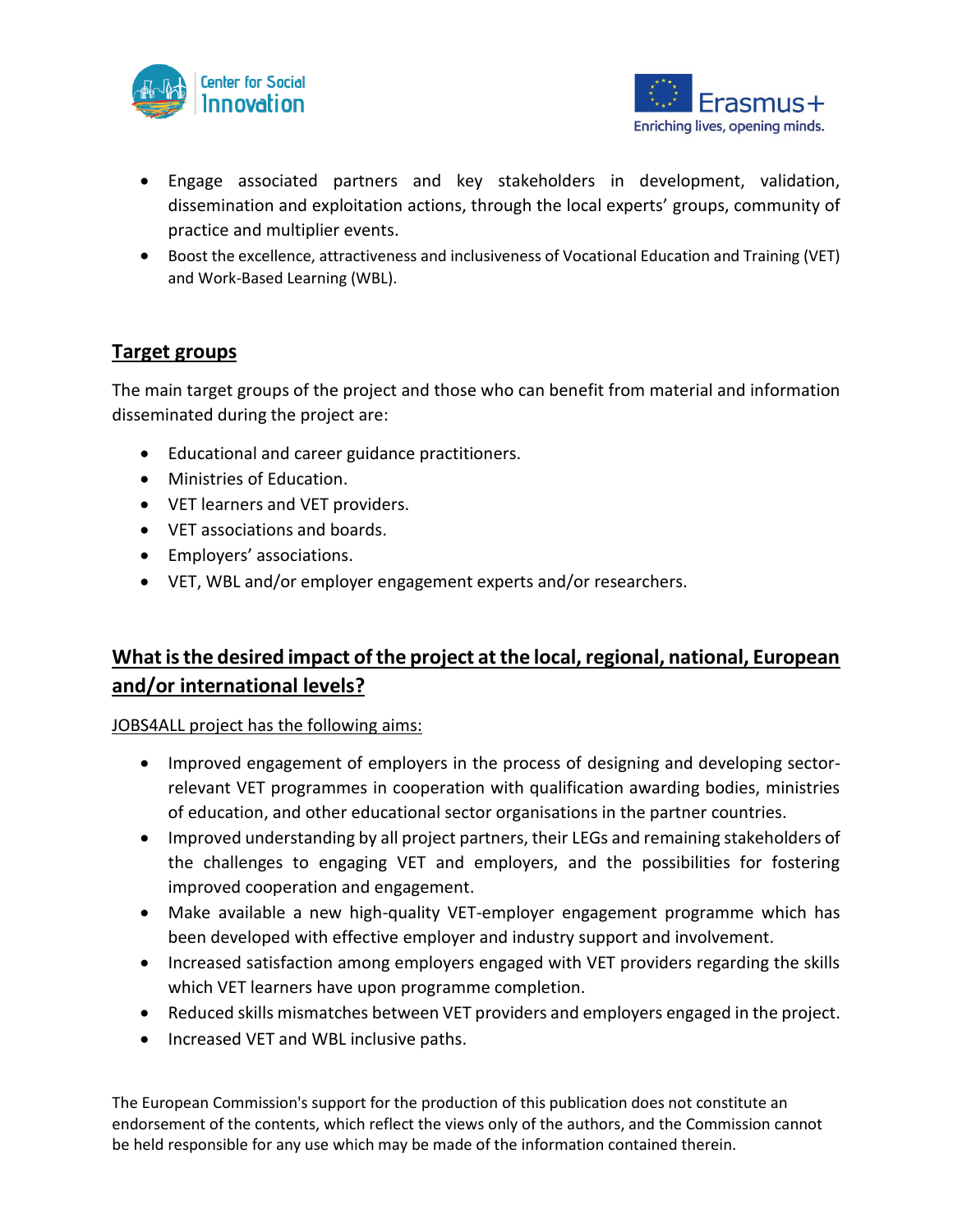



- Improved policy and regulation with regard to employer involvement in the qualification and programme development process, through the involvement of decision makers in the partner countries.
- Enhanced digitalisation processes in VET and businesses.
- Enhanced attractiveness of VET programmes.
- Increased engagement of employers in the process of designing and developing sectorrelevant VET programmes in cooperation with qualification awarding bodies, ministries of education, and other educational sector organisations.
- Upskilled VET professionals on effective employer engagement across Europe.

# **Partner groups**

The partnership of the JOBS4ALL project is comprised by a total of 8 organisations from 8 European countries.

- Internationaler Bund IB Mitte gGmbH für Bildung und Soziale Dienste Niederlassung Sachsen – Germany.
- CSI CENTER FOR SOCIAL INNOVATION LTD Cyprus.
- DANMAR COMPUTERS SP ZOO Poland.
- Mindshift Talent Advisory lda Portugal.
- IASIS Greece.
- FONDO FORMACION EUSKADI SLL Spain.
- INSTITUT DE HAUTE FORMATION AUX POLITIQUES COMMUNAUTAIRES – Belgium.
- The Rural Hub CLG Ireland.



# **Kick- off meeting was virtual and was carried out in November 2021**

The coordinating organisation was *Internationaler Bund - IB Mitte gGmbH für Bildung und Soziale Dienste Niederlassung Sachsen*, who is also the applicant organisation. During the meeting the partners discussed about the general management of the project and ways to approach the target groups. They also divided and clarified the tasks of each organisation according to the proposal. Furthermore, the partners agreed on the implementation of the first steps of the project and set the dates for the upcoming partners meetings.